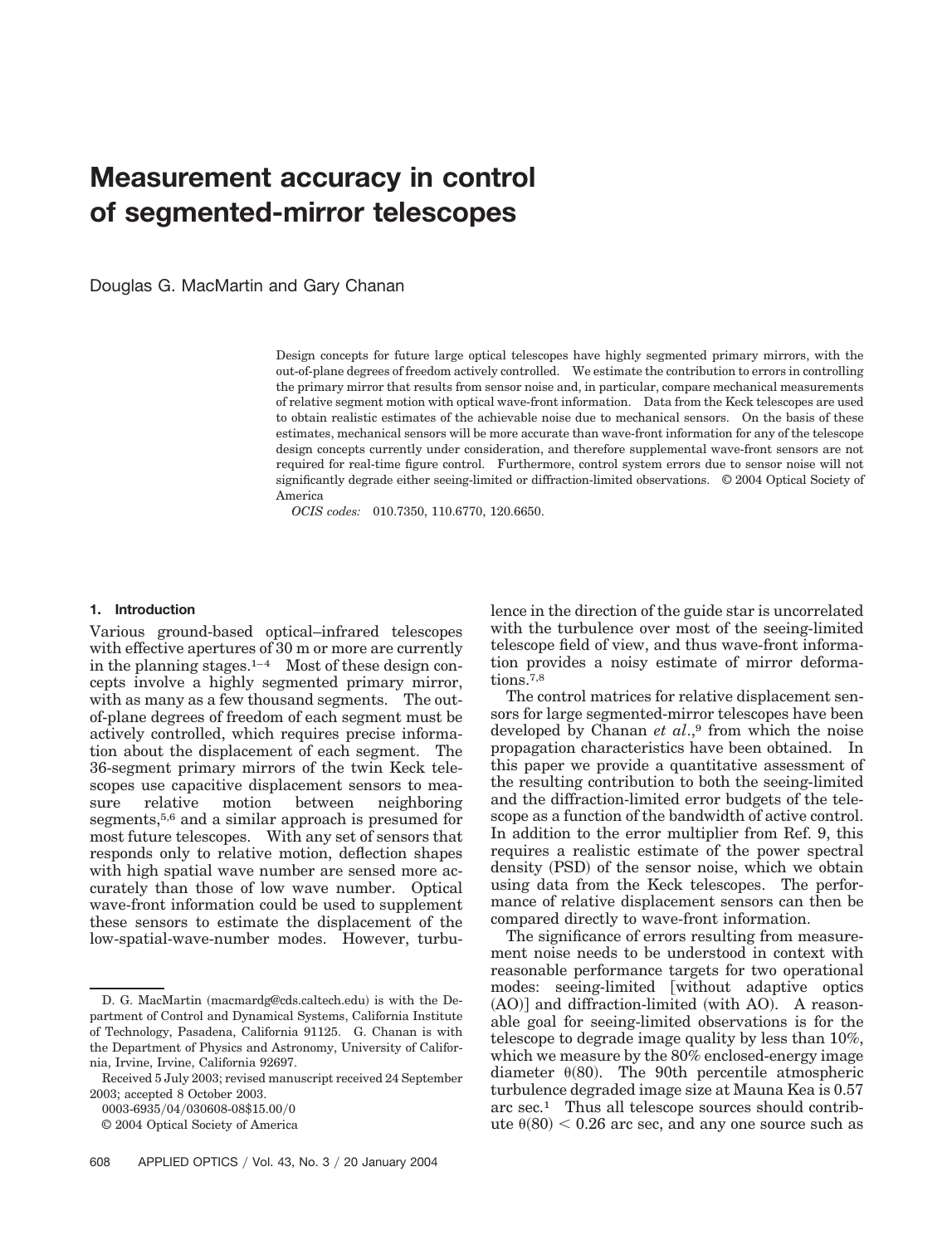

Fig. 1. Segmentation geometry for the CELT 15-m radius primary mirror, with 1080 segments of circumscribed radius  $a = 0.5$ m.

sensor noise must be significantly smaller. For diffraction-limited observations, a reasonable target of a Strehl ratio of 0.5 at a wavelength of 1  $\mu$ m requires the total error from all sources to be less than 133-nm rms. The total uncorrectable wave-front error due to all telescope sources should be of the order of 50-nm rms, with any one source being much smaller. Low-wave-number distortions of the primary mirror can be corrected by the AO system provided that this does not result in saturation of the AO actuators.

In Section 2 we review and generalize the construction of control matrices and resulting error multipliers. In Section 3 we provide an analysis of edge sensor data from Keck. In Sections 4 and 5 we estimate the corresponding contributions to telescope performance for relative displacement sensors and wave-front information, respectively. With only relative displacement sensors, the low-wave-number (spatially smooth) modes have poor observability and thus have larger rms surface errors for a given sensor noise. Nonetheless, sufficient performance can be achieved with feedback that uses only these sensors, whereas wave-front information will have higher sensor noise on any time scale due to atmospheric turbulence. We conclude that use of real-time wavefront information for primary mirror figure control is not necessary, although optical measurements will still be required periodically to determine the desired sensor readings.

For specific numerical estimates, we use parameters from the California Extremely Large Telescope (CELT).<sup>1</sup> The 30-m-diameter CELT primary mirror has 1080 hexagonal segments (as illustrated in Fig. 1), 3240 actuators, and 6204 edge sensors.<sup>10,11</sup>

# **2. Control Analysis**

For the Keck telescopes, three actuators located at the vertices of an equilateral triangle adjust the piston, tip, and tilt of each segment in response to a set of displacement sensor readings.5,6 There are two



Fig. 2. Control block diagram. For the control, we estimate the displacement *xˆ* from sensors *y* and use this to determine the desired control command *u*.

displacement sensors along each intersegment edge, which are sensitive to both the relative out-of-plane displacement between segments and also to the changes in the dihedral angle between segments. A similar control geometry is assumed for future large segmented-mirror telescopes. The edge-mounted displacement sensors redundantly measure all  $(3n_{\text{seg}} - 3)$  relative pistons, tips, and tilts of the  $n_{\text{seg}}$ segments.

The deformation of the primary mirror with respect to the desired shape can be described by the vector *x* of displacements at each of the actuator locations. The vector of sensor measurements *y* that results from segment displacements satisfies

$$
y = Ax + \delta + n, \tag{1}
$$

with zero-mean sensor noise *n*. The matrix *A* is determined from the segment geometry and the actuator and sensor locations; see Chanan *et al*.9 for details. The desired sensor readings  $\delta$  corresponding to the desired mirror shape are determined optically. If additional sensors are also used (such as wave-front information), then *y* can be expanded to include both sets of measurements.

The baseline disturbance rejection control algorithm5,12 can be divided into two steps, shown in Fig. 2. The first step is to estimate the displacements at the actuator locations given the sensor information, and the second step is to use a simple controller to minimize this error.

In the absence of sensor noise the optimal estimator is

$$
\hat{x} = A^{\#}(y - \delta),\tag{2}
$$

where the left pseudoinverse  $(\cdot)^{\#}$  is given by

$$
A^* = \lim_{\rho \to 0} (A^T A + \rho I)^{-1} A^T.
$$
 (3)

For simplicity, assume integral control; with gain  $\beta$ the desired change in the actuator commands *u* is

$$
\Delta u = \beta \hat{x}.\tag{4}
$$

If the bandwidth is much lower than the sample rate *fs*, the control law can be approximated by a continuous-time integrator  $u(s) = (k/s)A^*$ [ $y(s) - \delta$ ], where *s* is the Laplace variable,  $k = f_s \beta$  is the equivalent continuous-time gain, and the bandwidth is  $f_c$  =  $k/(2\pi)$  in hertz. The response from sensor noise to surface error *x* is the product of  $A^*$  and the low-pass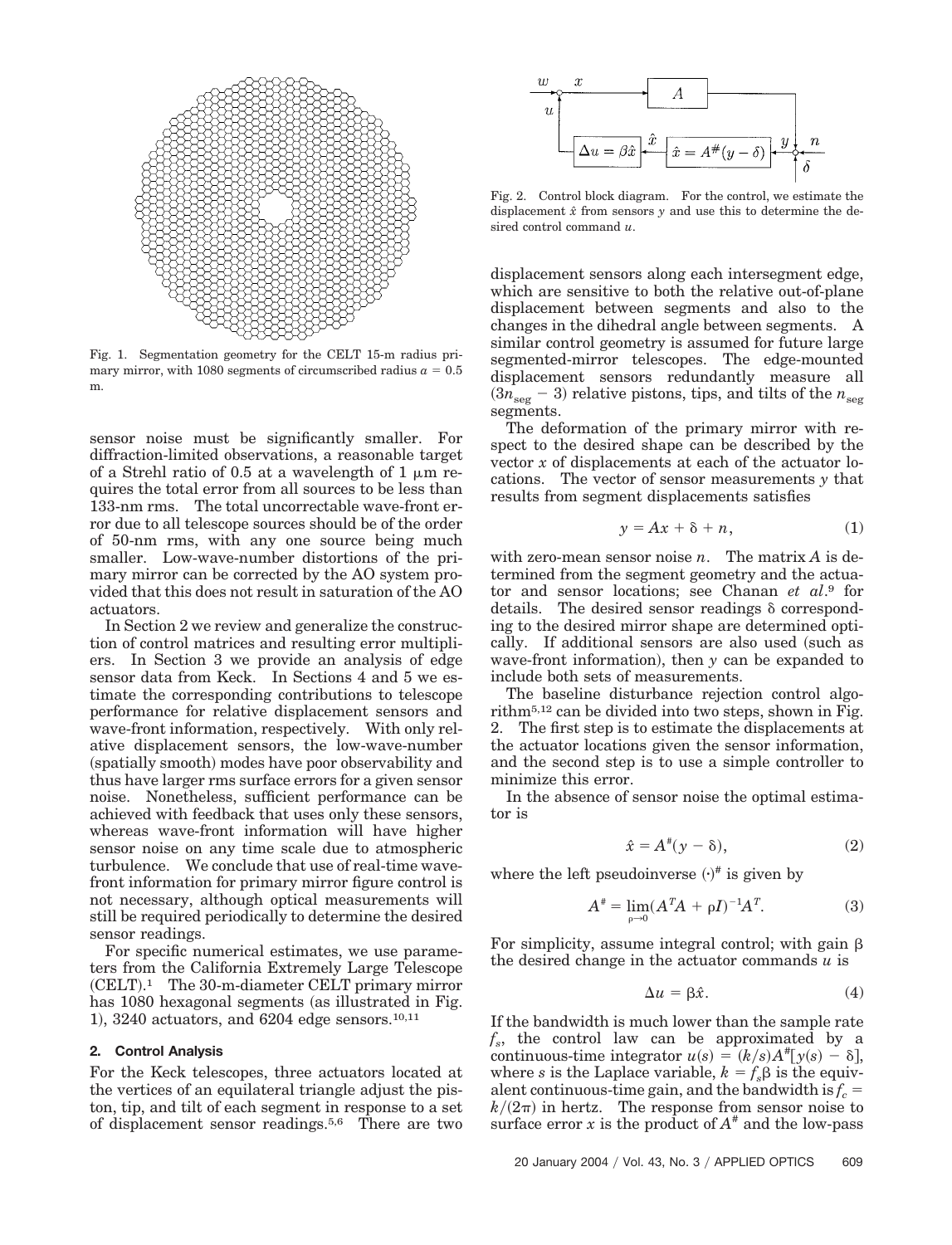filter  $(1 + s/k)^{-1}$ ; the filter passes estimation errors due to sensor noise through to surface errors below the control bandwidth and attenuates higherfrequency errors. For white-noise input to this filter with PSD  $\Phi$  (variance per hertz), the variance of the output of the filter is  $(\pi/2) f_c \Phi$ .

For specificity, two plausible control bandwidths are considered in the following. The bandwidth sufficient to compensate for gravity and thermal deformations is the same as that in use at Keck of  $\sim 0.05$ Hz. A higher bandwidth would be required to compensate for wind-induced deformation of the primary mirror.<sup>13</sup> In the absence of accurate models of wind buffeting and the resulting control bandwidth requirements, we assume a 2.5-Hz bandwidth for illustration only. This is likely to be adequate, and achieving a significantly higher control bandwidth for 30-m or larger telescopes may be challenging because of the interaction with structural modes. Extending the analysis to allow for the control bandwidth to vary as a function of spatial frequency is straightforward.

Returning to the estimation problem from Eq.  $(2)$ , note that the left pseudoinverse is readily computable from the singular-value decomposition  $A = U\Sigma V^T$ , where  $\Sigma$  is a diagonal matrix of singular values  $\sigma_i$  and *U* and *V* are unitary. The deflection shapes corresponding to each column of *V* are referred to as modes. With only relative measurements, the matrix *A* has three singular values equal to zero, corresponding to overall rigid-body deflection of the primary mirror. The mode corresponding to zero relative edge displacement between segments and equal dihedral angle between segments is almost pure focus. This mode is observable with sensors sensitive to both dihedral angle and displacement as is true at Keck and with the nominal sensor geometry planned for CELT.9

Large singular values of *A* correspond to highly observable deflection shapes, with large deflections between neighboring segments for a given overall rms deflection. Small singular values correspond to low-spatial-wave-number (smooth) deflection shapes, with relatively less deflection between segments for a given overall deflection; these approximately match the lowest-order Zernike basis functions. Modes with small singular value in *A* have large singular values  $\sigma_i^{-1}$  in  $A^*$ , and hence the control law will amplify whatever sensor noise exists in these directions. Assuming that the noise on different sensors is uncorrelated, the rms error in the estimation of the deflection at the actuator locations is the product of the rms sensor noise and an error multiplier *N*, given by

$$
N^{2} = \sum_{i=1}^{n_{\text{act}}} N_{i}^{2} = \sum_{i=1}^{n_{\text{act}}} \frac{{\sigma_{i}}^{-2}}{n_{\text{act}}}.
$$
 (5)

Values of *N* for specific segmentation designs are given in Ref. 9. For a general scaling argument, consider fitting a smooth surface (the deviation of the mirror from the desired shape) with rigid flat seg-



Fig. 3. Detail of a generic estimate of the relative displacement sensor response at the intersection of three hexagonal segments. The vertical gap *d<sub>i</sub>* between a segment corner and a smooth deflection shape is proportional to the segment radius squared and the curvature. The difference between these gaps is measured by relative displacement sensors at the segment corners. The meansquare response of the three sensors at a segment intersection is given by Eq.  $(6)$ .

ments; the resulting gaps at the segment edges are proportional to the sensor output. Flat segments can fit a uniform slope perfectly with zero vertical gaps between segments, but with nonzero curvature in two dimensions, the best fit will have vertical gaps between segments that are proportional to the square of the segment radius *a* and the second derivative of the displacement shape. Figure 3 shows the vertical gap  $d_i$  between a segment corner and a smooth deflection shape for each corner at the intersection of three hexagonal segments. The extra factor of 2 results from our assuming a best rms fit, rather than matching the smooth shape only at the center of each segment. Differencing the gaps across segments gives an estimate of each sensor response. The accuracy with which relative displacement measurements can sense smooth modes with feature sizes much larger than an individual segment is therefore related to the curvature of the displacement shape. For hexagonal segments with intersegment relative displacement sensors exactly at the corners, the (area-averaged) mean-square sensor response over the mirror surface due to a displacement error  $f(x, y)$  $f(r \cos \theta, r \sin \theta)$  is

$$
\Psi(f) = \frac{1}{4\pi} \left(\frac{a}{R}\right)^4 \int_0^1 \int_0^{2\pi} \left[\left(\frac{\partial^2 f}{\partial x^2}\right)^2 + \left(\frac{\partial^2 f}{\partial y^2}\right)^2\right] r dr d\theta,
$$
\n(6)

where the spatial coordinates are normalized by the mirror radius  $R$  so that  $r$ ,  $x$ , and  $y$  are dimensionless. The number of degrees of freedom of the segment array is  $n_{\text{act}} \simeq 3(R/a)^2$ . For a mode with displacement *fi* scaled to give unit mean-square surface motion, the error multiplier is  $N_i^2 = [\dot{\Psi}(f_i) n_{\text{act}}]^{-1}$ . The error multiplier *N* therefore scales with the ratio of mirror radius to segment radius  $R/a$  (or to the square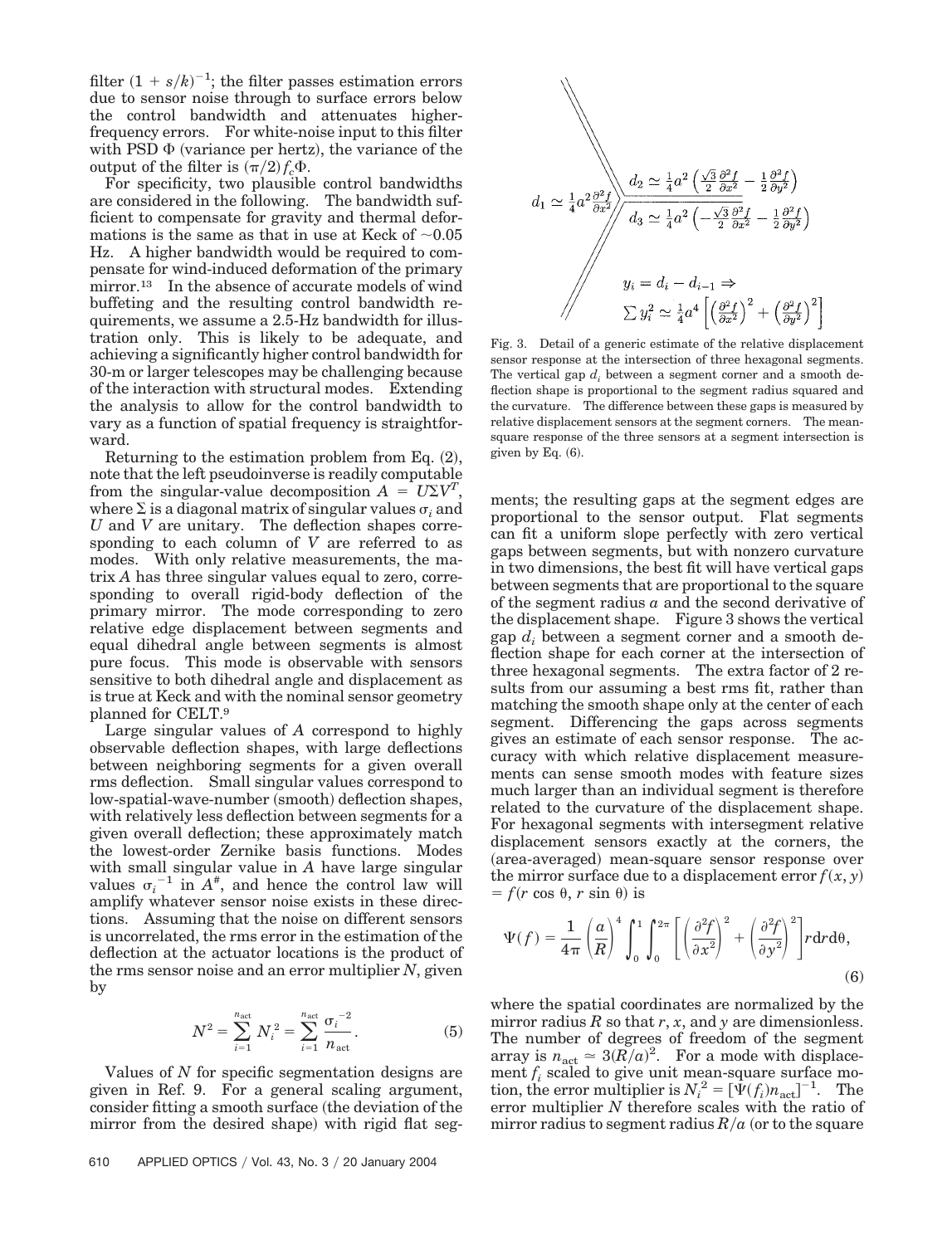

Fig. 4. Theoretical modal error multipliers for relative displacement sensors. The solid curve is the error multiplier *Ni* from sensor noise to displacement, divided by  $(R/a)$  (dimensionless). The dashed curve is the rotational error multiplier  $(N_{\theta})$  from sensor noise to rms segment rotation, divided by  $1/a$  (in mas/nm) for  $a$  in m). Modes are Zernike basis functions sorted by error multiplier.

root of the number of segments). Because the leastobservable modes obtained from *A* correspond to Zernike basis functions, these can be used to estimate the modal and total error multiplier. Excluding focus mode which involves sensitivity only to the dihedral angle) and computing the integrals numerically for Zernike basis functions yields  $N \approx$  $0.35R/a$ . Alternatively, fitting the results from Ref. 9 for sensors sensitive only to displacement yields a rough approximation of  $N \approx 0.5R/a$ . The approximation based on Eq. (6) is thus accurate to within a factor of 2.

For seeing-limited observations, the contribution to image blur depends on rms segment rotation  $\theta_{\rm rms}$ rather than surface errors. For a Gaussian distribution,  $\theta(80) = 1.27 \times 2\theta_{\text{rms}}$ . For each mode, compute the geometric multiplier  $\Theta_i$  as the ratio of meansquare rotation resulting from unit displacement in that mode:

$$
\Theta(f) = \frac{1}{\pi R^2} \int_0^1 \int_0^{2\pi} \left[ \left( \frac{\partial f}{\partial x} \right)^2 + \left( \frac{\partial f}{\partial y} \right)^2 \right] r \, dr \, d\theta. \quad (7)
$$

The rms surface rotation that results from sensor noise is

$$
N_{\theta}^{2} = \sum_{i=1}^{n_{\text{act}}} (N_{\theta})_{i}^{2} = \frac{1}{n_{\text{act}}} \sum_{i=1}^{n_{\text{act}}} \frac{\Theta_{i}}{\Psi_{i}}.
$$
 (8)

From the preceding analysis, this rotational error multiplier scales only with the segment radius *a* and is independent of the mirror diameter. The modal behavior of  $N_i$  and the product  $(N_0)_i$  is shown in Fig.  $4$  with the analytical estimates from Eqs.  $(6)$  and  $(7)$ . The rotational error multiplier scales inversely with segment size  $a$  and is plotted in milliarcseconds (mas) per nanometer, whereas the nondimensional error multiplier *N* scales with  $R/a$ . The modes are Zernike basis functions sorted by the error multiplier; this decreases with increasing radial degree and decreasing azimuthal degree (these trends are consistent with the error multipliers obtained from detailed analysis in Ref. 9). The total error multiplier  $N$  is dominated by the lowest-order, smoothest modes, for which the analytical predictions are accurate. However, higher-order modes are more significant for the rotational error multiplier  $N_{\theta}$ . For the analytical estimate, the sum over an infinite number of Zernike modes does not converge because of the cumulative contribution from modes with feature sizes smaller than an individual segment, where the approximation clearly breaks down. The sum for a finite number of modes up to radial degree  $R/a$  yields  $N_{\theta}(a)$  $\approx 0.4/a$  in mas/nm for *a* in meters. For CELT  $(a =$  $(0.5 \, \text{m})$ , the total rotational error multiplier (for segment tilts, not ray tilts) for relative displacement sensors<sup>9</sup> is 0.93 mas/nm. This is the noise propagation factor from sensor noise to estimation errors in segment rotations, analogous to the error multiplier *N* from sensor noise to estimation errors in segment displacements.

# **3. Analysis of Keck Sensor Data**

Data collected at the Keck telescopes were analyzed to estimate the achievable noise with capacitive edge sensors. A total of 83 data sets was used in the analysis, 36 from Keck 1 and 47 from Keck 2. All the data were collected between March and June 2001. Sensor readings were recorded at 100 Hz for all 168 sensors, and each data set was 10.24 s long.

The key to interpretation of the Keck data is the separation of physical (segment motion) from unphysical (e.g., electrical noise) sensor responses. There are 168 sensor measurements, and if the motion is constrained to rigid-body motion of the 36 segments of the primary mirror, then there are only 105 degrees of freedom overall tip, tilt, and piston do not produce any intersegment motion). The sensor set is thus overdetermined.

The sensor measurements result from both physical motion *d* and sensor noise *n*, so  $y = Ad + \delta + n$ when we use the Keck *A* matrix. Project this measurement into physical and unphysical subspaces  $y_p$ and  $y_u$  given by

$$
y_p = (AA^{\#})(y - \delta), \tag{9}
$$

$$
y_u = (I - AA^{\#})(y - \delta). \tag{10}
$$

Using the singular value decomposition of  $A = U\Sigma V^T$ , we obtain

$$
AA^* = U \begin{bmatrix} I_{105} & 0 \\ 0 & 0 \end{bmatrix} U^T, \tag{11}
$$

$$
I - AA^* = U \begin{bmatrix} 0 & 0 \\ 0 & I_{63} \end{bmatrix} U^T.
$$
 (12)

The rank of the transformations used are thus  $n_p =$ 105 and  $n_u = 63$ . Denote by  $\langle y_p^2 \rangle$ ,  $\langle y_u^2 \rangle$  the sum of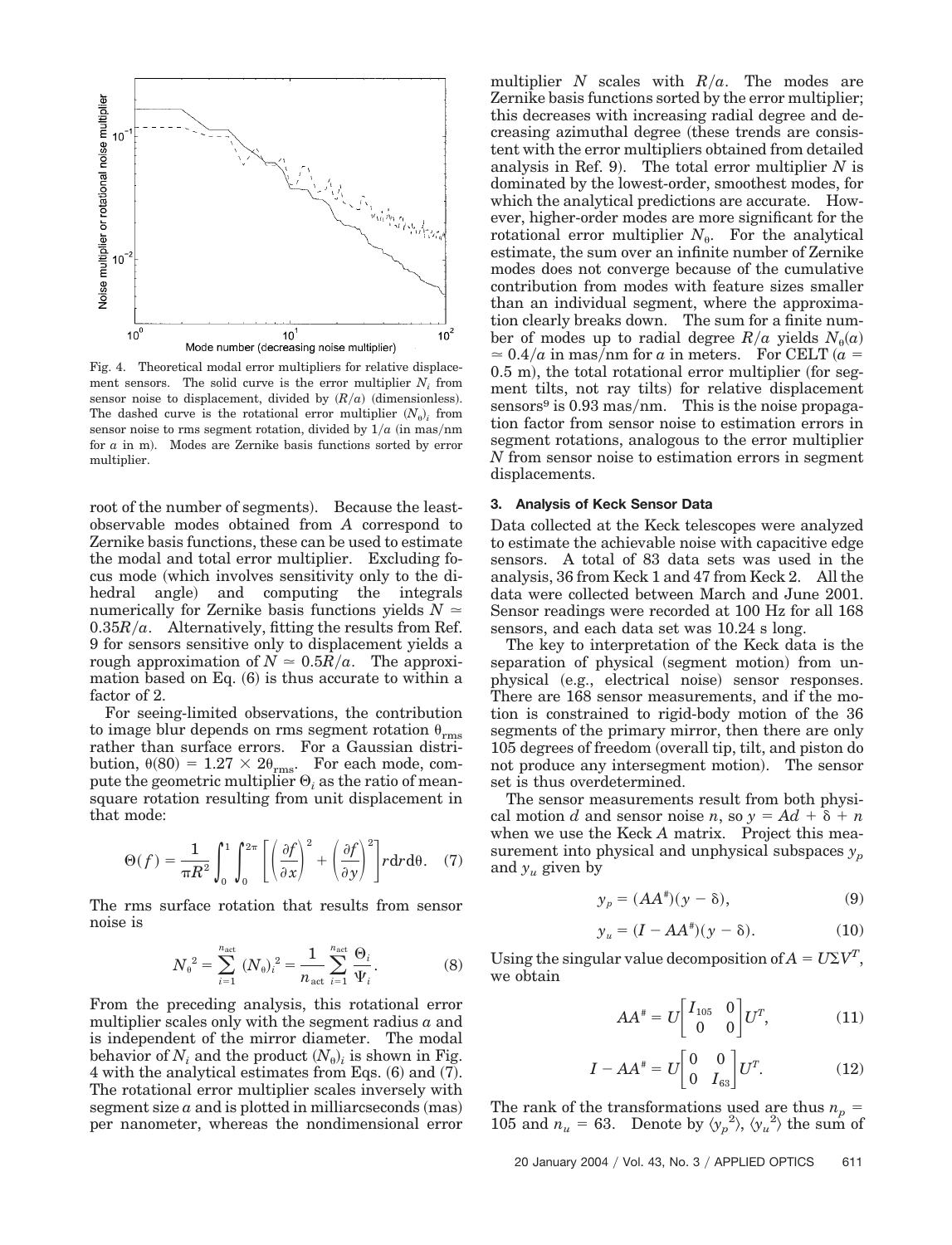

Fig. 5. Average spectrum from Keck 1 displacement sensors, plotted in physical (dotted curve) and unphysical (solid curve) components. The estimated low-frequency noise PSD (see text) is shown by a dotted line.

squares normalized by  $n_p$  and  $n_u$  respectively. If the *A* matrix used to create these subspaces is exact, then  $y_u$  contains information about only the sensor noise *n*, whereas  $y_p$  is influenced by both physical motion and sensor noise. If *n* is uncorrelated between sensors, then the contribution of sensor noise in  $y_p$  can be estimated from the noise in  $y_u$ : We have  $\langle y_u^{\nu_2} \rangle = \sigma_n^2$ , and  $\langle y_p^2 \rangle = \sigma_n^2 + \langle (Ad)^2 \rangle$ . If the sensor noise is correlated, then this result is not true; e.g., if there is a component of sensor noise that is correlated across all sensors, then this will show up in  $y_p$  (as focus) but not in  $y_{\mu}$ .

If the *A* matrix used in the transformation does not match the true *A* matrix exactly—because, for example, of calibration or fabrication errors—then some true physical motion will result in apparent unphysical sensor readings. It follows that  $\langle y_u^2 \rangle = \sigma_n^2$  +  $\alpha \langle (Ad)^2 \rangle$  for some constant  $\alpha$  that is a function only of the errors in the *A* matrix. The transformation is sensitive to small errors; on the basis of a large number of simulations, a 1% random error in each nonzero element of the Keck *A* matrix yields  $\alpha \sim 0.2$ . If the statistics of the noise can be assumed to remain constant while the physical disturbances change, then we can obtain the noise statistics by plotting  $\langle y_p^2 \rangle$  against  $\langle y_u^2 \rangle$ . Low-frequency vibrations change considerably between data sets at Keck, and therefore this approach can be used to estimate the noise statistics.

The spectra of  $y_p$  and  $y_u$  were computed, averaged over sensors with  $n_p$  and  $n_u$  used for normalization, and averaged over data sets for both Keck 1 and Keck 2. The results are plotted in Fig. 5 for Keck 1; the data for Keck 2 are similar, with slightly higher levels of both physical and unphysical responses. Over much of the frequency range, the physical and unphysical components are comparable, indicating that most of the energy in the sensor signals is due to



Fig. 6. Low-frequency energy in physical and unphysical directions, Keck 1. Circles are 0–2.5 Hz, dots are 2.5–5 Hz. The dashed line corresponds to equal covariance. The slope of the best-fit line (solid line) is  $\alpha^{-1} \sim 6$ , and the intercept with  $\langle y_p^2 \rangle =$  $\langle y_u^2 \rangle$  is at  $\sim$  0.42 nm/ $\sqrt{\text{Hz}}$ .

uncorrelated noise. However, the physical component exceeds the unphysical at low frequencies (and also from  $25$  to  $45$  Hz). Although much of the spectrum is relatively constant from data set to data set, the amplitude of the low-frequency component below 10 Hz varies considerably between data sets. One plausible hypothesis is that this component results from wind-induced deformations of the telescope structure. The average over these data sets of the estimated residual surface error at Keck due to uncontrolled low-frequency vibration is 50–75 nm.14

The low-frequency spectrum is of primary interest for assessment of control system noise, and the sensor noise level is estimated with the approach outlined above. Figure 6 shows the correlation between the low-frequency energy in the physical and unphysical components for Keck 1, averaged over 0–2.5 Hz and from 2.5 to 5 Hz. Pure sensor noise should result in  $\langle y_p^2 \rangle = \langle y_u^2 \rangle$ , shown in the plot as a dashed line. Assuming that the observed correlation between the computed physical and the unphysical response is a result of our using an inexact *A* matrix to transform the motion, we conclude that the true sensor noise is the intercept where  $\langle y_p^2 \rangle = \langle y_u^2 \rangle$ , given by a mean-square noise of  $0.2 \text{ nm}^2/\text{Hz}$ . The increase above this noise level in the unphysical direction for many of the data sets is simply the result of an inaccurate transformation from sensor measurements to physical and unphysical coordinates (corresponding to errors of less than 1% between the actual and the assumed *A* matrices). A similar plot can be generated for Keck 2: The apparent noise level below 5 Hz is roughly  $0.2 \text{ nm}^2/\text{Hz}$  for most data sets; however, some of the data sets appear to indicate higher noise levels on Keck 2. Although future telescopes may have a different sensor geometry from Keck, it is reasonable to presume that similar noise performance can be obtained. To be conservative, the re-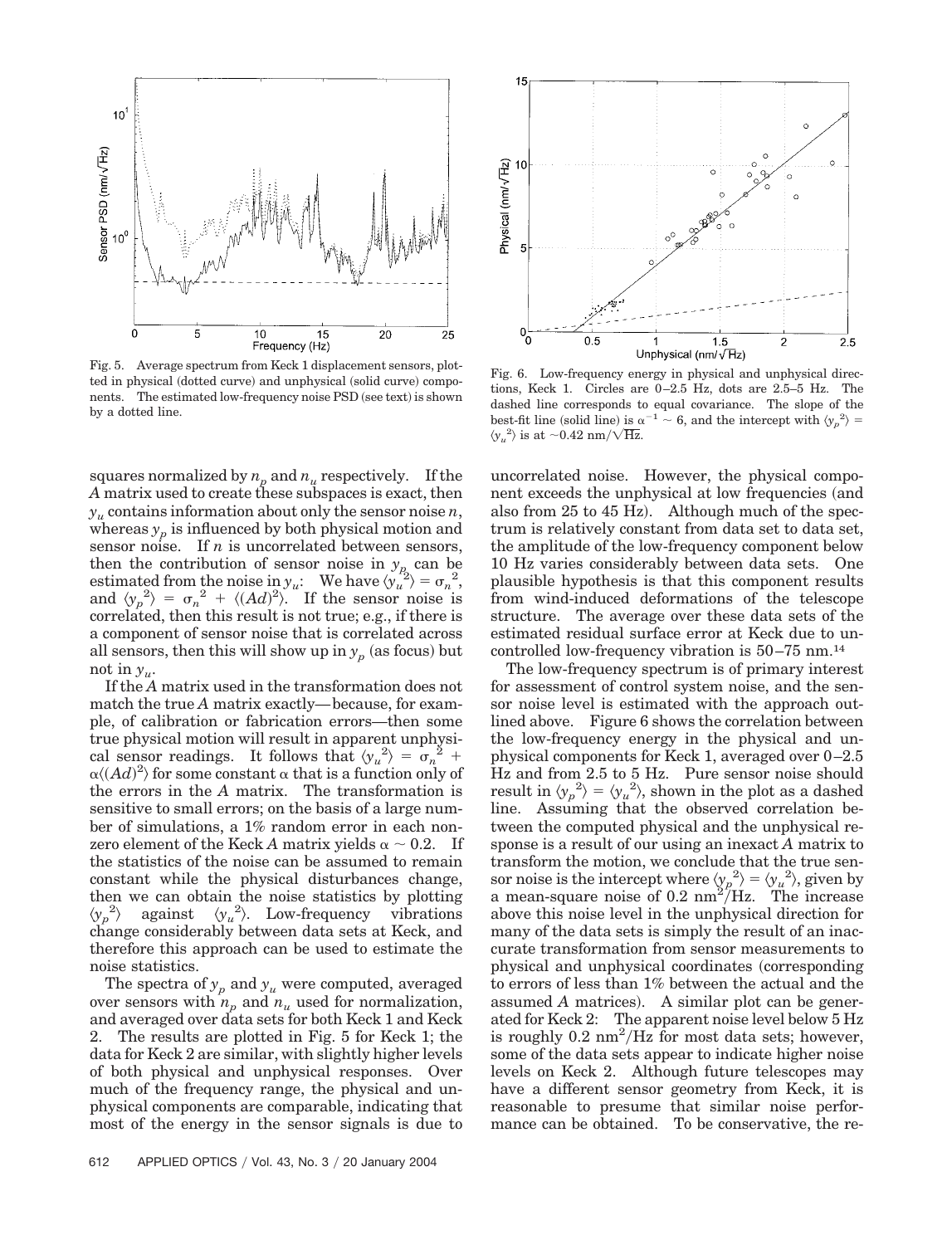mainder of the analysis is conducted with  $1 \text{ nm}^2/\text{Hz}$ , more than double the expected rms noise level.

# **4. Errors from Relative Displacement Sensors**

#### A. Surface Displacement Errors

The variance of the surface errors that result from sensor noise can be computed as the product of the error multiplier squared  $N^2$ , the estimated sensor covariance  $\Phi$ , and the filtering due to the control bandwidth  $(\pi/2) f_c$ . The first factor depends on the details of the sensor geometry and placement and scales with the ratio of mirror-to-segment diameter.

Note that focus mode differs from higher-order modes in that this error can be compensated by motion of the secondary, with a residual error due to scalloping.<sup>1</sup> The contribution from focus mode thus depends on both the control bandwidth of the primary mirror and that of the secondary. In the current analysis, we ignore the reduction in error that could thus be achieved. With a deformable secondary mirror, similar corrections could be applied for higherorder modes as well.

Using the approximation obtained above for *N*, we obtain the rms surface error resulting from sensor noise:

$$
\langle \sigma_x^2 \rangle^{1/2} = 0.35 \left( \frac{R}{a} \right) \left( \Phi \frac{\pi}{2} f_c \right)^{1/2} . \tag{13}
$$

For  $R = 15$  m,  $a = 0.5$  m,  $\Phi = 1$  nm<sup>2</sup>/Hz, and  $f_c = 0.05$ Hz or  $f_c = 2.5$  Hz,  $\langle \sigma_x^2 \rangle^{1/2} = 3$  or 20 nm rms.

# B. Seeing-Limited Errors

The relevant metric for seeing-limited observations is the mean-square image blur that results from sensor noise, which we quantify in terms of the 80% enclosed-energy image diameter  $\theta(80)$ . This can be estimated as the product of the rotational error multiplier  $N_{\theta}$ , the rms sensor noise, the control bandwidth term, and the conversion factor from segment tips and tilts to  $\theta(80)$  of  $2 \times 1.27$ :

$$
\theta(80) = 2.54 \left( \frac{0.4}{a} \frac{\text{mas}}{\text{nm}} \right) \left( \Phi \frac{\pi}{2} f_c \right)^{1/2}.
$$
 (14)

For  $a = 0.5$  m and  $\Phi = 1$  nm<sup>2</sup>/Hz, the contribution to  $\theta(80)$  from relative displacement sensors for control bandwidths of  $f_c = 0.05$  Hz or  $f_c = 2.5$  Hz is  $\leq 1$  mas or 5 mas, respectively. In either case, this is small compared to the target for telescope errors unless much smaller segments are proposed, a much higher control bandwidth is used, or a much larger sensor noise is encountered than that at Keck.

#### C. Diffraction-Limited Errors

With AO on, most of the errors introduced by sensor noise can be corrected. The errors that remain result largely from edge discontinuities between segments. We can obtain a rough estimate for these errors by noting that each intersegment edge has two edge sensors, so that the resulting uncertainty in the edge discontinuity is  $1/\sqrt{2}$  times the individual sensor noise.

The fraction of the rms edge discontinuity remaining after correction by AO is approximated by a twodimensional geometric argument. If the deformable mirror slopes are piecewise constant, then the residual displacement can be obtained from the ratio  $\eta =$  $l/a$ , where *l* is the apparent spacing between deformable mirror actuators as seen at the segmented mirror and  $a$  is the segment radius. The best fit to a segment edge discontinuity  $\sigma_{\text{edge}}$  yields a nonzero residual error as a function of the distance *x* from the segment edge of  $z(x) = \pm (1/2 - |x|/l)\sigma_{\text{edge}}$  for  $|x| \le$  $l/2$ . Integrating  $z^2(x)$  over the length of a segment gives the AO-controlled rms surface error  $\sigma_{\text{ctrl}}$  in terms of the primary mirror rms edge discontinuity  $\sigma_{\text{edge}}$  as  $\sigma_{\text{ctrl}} = (\eta/24)^{1/2} \sigma_{\text{edge}}$ . For a deformable mirror with  $\sim$  7000 actuators and a primary mirror with 1080 segments,  $\eta \sim 0.8$ , hence  $\sigma_{\text{ctrl}} \simeq 0.18 \sigma_{\text{edge}}$ .

The residual wave-front error resulting from sensor noise propagation is therefore given by the product of all these factors:

$$
\sigma_{\rm wf} = 2\left(\frac{\eta}{24}\right)^{1/2} \left(\frac{1}{\sqrt{2}}\right) \left(\Phi \frac{\pi}{2} f_c\right)^{1/2}.
$$
 (15)

For  $\eta = 0.8$  and  $\Phi = 1$  nm<sup>2</sup>/Hz, the contribution to wave-front error from relative displacement sensors  $\text{for control bandwidths of} f_c = 0.05 \text{ Hz or} f_c = 2.5 \text{ Hz}$ will be  $<$ 0.1 nm or  $\sim$ 0.5 nm, respectively. Thus, as with seeing-limited observations, measurement noise from relative displacement sensors will not affect diffraction-limited observations unless either much higher control bandwidth is used or much larger sensor noise is encountered than that at Keck.

# **5. Inclusion of Wave-Front Information**

The analysis above suggests that, for future telescope designs currently being considered, sensors that measure the relative displacement between segments can be expected to provide sufficiently accurate displacement estimates for the lowest-order modes. Furthermore, this conclusion also holds if either the sensor noise or the required control bandwidth are increased substantially. Nonetheless, an estimate of the errors associated with the use of wave-front information to estimate the displacement of the lowwave-number modes is relevant.

With AO on, wave-front information is already being used in the control loop. The lowest-frequency content of the AO deformable mirror corrections could be off-loaded to the primary mirror if desired. The need for supplemental wave-front information must therefore be asked in the context of seeinglimited observations only.

For seeing-limited observations, the desired field of view is much larger than the isoplanatic angle over which the atmospheric turbulence can be considered correlated. Therefore turbulence in the direction of the guide star used to provide information is noise on the intended measurement of the primary mirror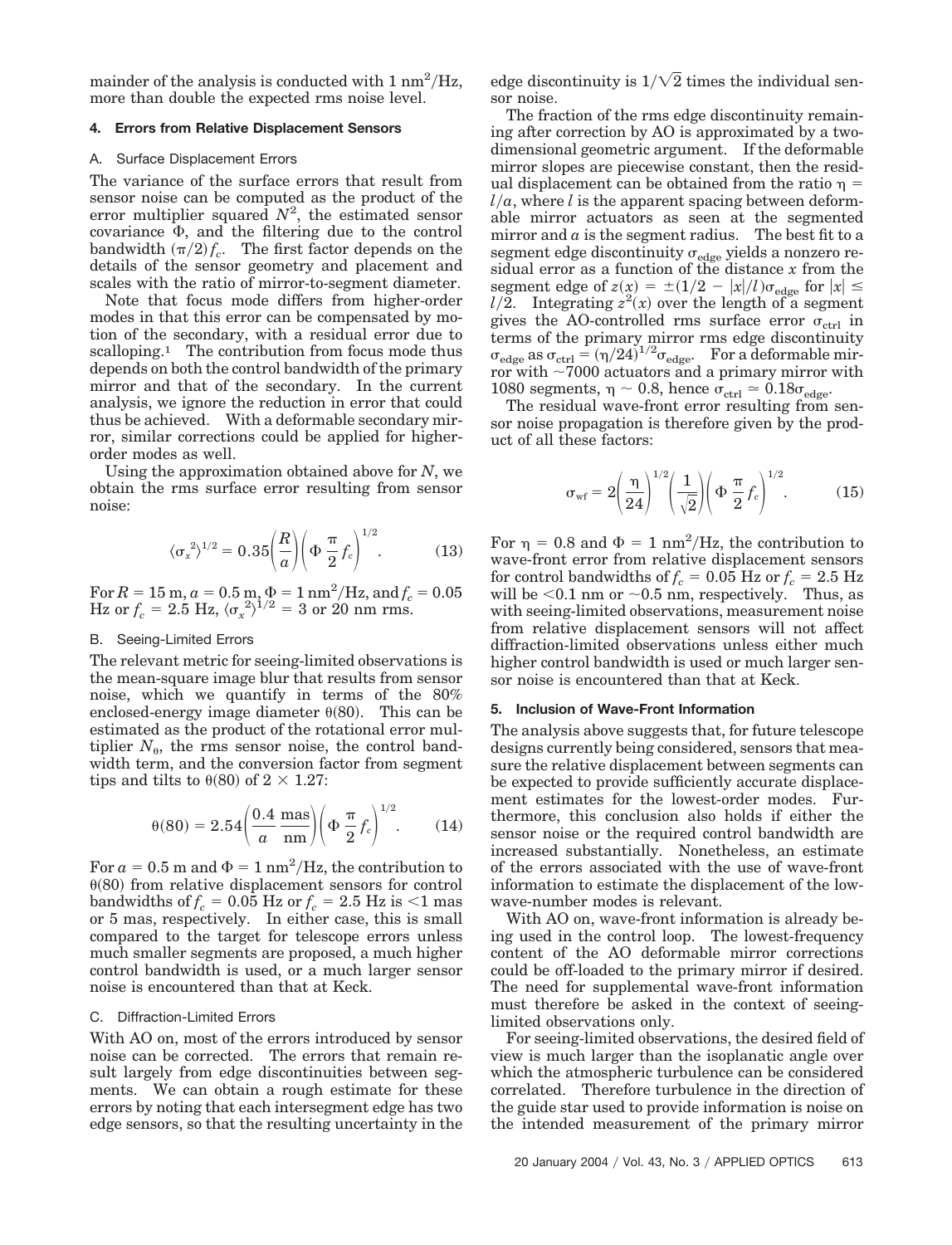shape. This is the dominant source of sensor noise; photon and read noise can be neglected.

Padin7 has estimated the contribution from atmospheric turbulence to sensor noise as a function of Zernike radial degree *n* and integration time. By use of a von Karman spectrum to account for the outer scale  $L_0$  in the atmospheric turbulence, the temporal spectrum with frequency *f* normalized by the mirror radius and turbulent layer velocity *v* is given by7

$$
F_n\left(\frac{fR}{v}\right) = 0.023 \left(\frac{R}{r_0}\right)^{5/3} \frac{n+1}{\pi^2} \times \int_{-\infty}^{\infty} \frac{J_{n+1}(2\pi\mu)^2}{\mu^2[\mu^2 + (R/L_0)]^{11/6}} dk, \quad (16)
$$

where  $\mu^2 = k^2 + (fR/v)^2$ . For a given control bandwidth  $f_c$ , the resulting variance on a mode of radial degree *n* is

$$
\langle \sigma^2(f_c, n) \rangle = \int_0^\infty \frac{1}{1 + (f/f_c)^2} F_n \left( \frac{fR}{v} \right) df. \tag{17}
$$

To obtain a quantifiable comparison with relative displacement sensors, consider primary mirror radius  $R = 15$  m, wavelength  $\lambda = 0.55$   $\mu$ m, seeing  $r_0$  = 0.2 m, outer scale  $L_0 = 2R$ , and turbulent layer wind speed  $v = 10$  m/s. Note that either larger measurement wavelength  $\lambda$  or larger outer scale  $L_0$  will result in larger atmospheric turbulence and hence worse performance. With these parameters, the total atmospheric wave-front error is of the order of 800 nm, with 185 nm in each  $n = 2$  mode (focus and two astigmatism modes). For the control bandwidths considered of 0.05 or 2.5 Hz, the residual atmospheric phase in each  $n = 2$  mode on time scales long enough to affect the measurement is 70- and 184-nm rms, respectively. For comparison, the corresponding errors resulting from relative displacement sensors for  $n = 2$  obtained by use of the parameters from CELT  $(R = 15 \text{ m}, a = 0.5 \text{ m})$  are 1- and 8-nm rms, respectively. The resulting closed-loop displacement error due to measurement noise for each Zernike mode is shown in Fig. 7 for both atmospheric turbulence corrupted wave-front information and for relative displacement sensors with noise characteristics similar to those of the Keck sensors.

Although wave-front information will be periodically required to establish the desired sensor readings  $\delta$ , it will not be useful for real-time control unless the internal sensors are significantly worse than expected, or the number of segments is increased significantly (increasing the error multiplier for A).

# **6. Conclusions**

Future extremely large telescopes with highly segmented primary mirrors require active control to maintain the figure of the primary in the presence of disturbances. As the number of segments increases, there is a decrease in the accuracy of the estimation



Fig. 7. Closed-loop rms displacement error in nanometers due to measurement noise as a function of the Zernike radial degree for atmospheric turbulence corrupted wave-front information (upper curve,  $\lambda = 0.55$   $\mu$ m,  $r_0 = 0.2$  m,  $L_0 = 2R = 30$  m) and relative displacement sensors (crosses,  $R = 15$  m,  $a = 0.5$  m). A control bandwidth of 0.05 Hz was assumed; higher control bandwidth results in higher errors from either sensor set.

of low-wave-number (smooth) errors in the primary mirror when only relative measurements are used. The error multiplier that relates estimation errors to measurement noise is a function of the sensor– actuator influence matrix, but can be estimated from the curvature of the basis functions used to represent the mirror deflection shape; the contributions to image blur can similarly be estimated with the slope of the basis functions.

A detailed analysis of data collected at Keck Observatory suggests that the relative displacement sensors in use there have less than  $1-nm^2/Hz$  noise. This is considerably lower than previous estimates, which did not distinguish sensor noise from lowfrequency segment vibration. The actuator position errors that result from sensor noise are a product of two factors: the error multiplier discussed above and the sensor noise filtered by the control bandwidth. The resulting wave-front error is primarily in the lowest-wave-number, spatially smooth modes. The contributions to the error budget for seeinglimited observations are estimated from the rms segment tip and tilt that results from sensor noise. For diffraction-limited observations, it is assumed that the deformable mirror can correct spatially smooth errors, and only intersegment edge discontinuities are relevant.

For specificity, the resulting errors are estimated for the parameters of the CELT, where the mirror radius is  $R = 15$  m and the segment size is  $a = 0.5$  m. For a control bandwidth of 2.5 Hz, we expect a contribution to seeing-limited image diameter due to relative displacement sensors of  $\theta(80) \sim 5$  mas and a contribution to uncorrectable rms wave-front error of 1 nm for diffraction-limited observations. We therefore conclude that control system errors due to